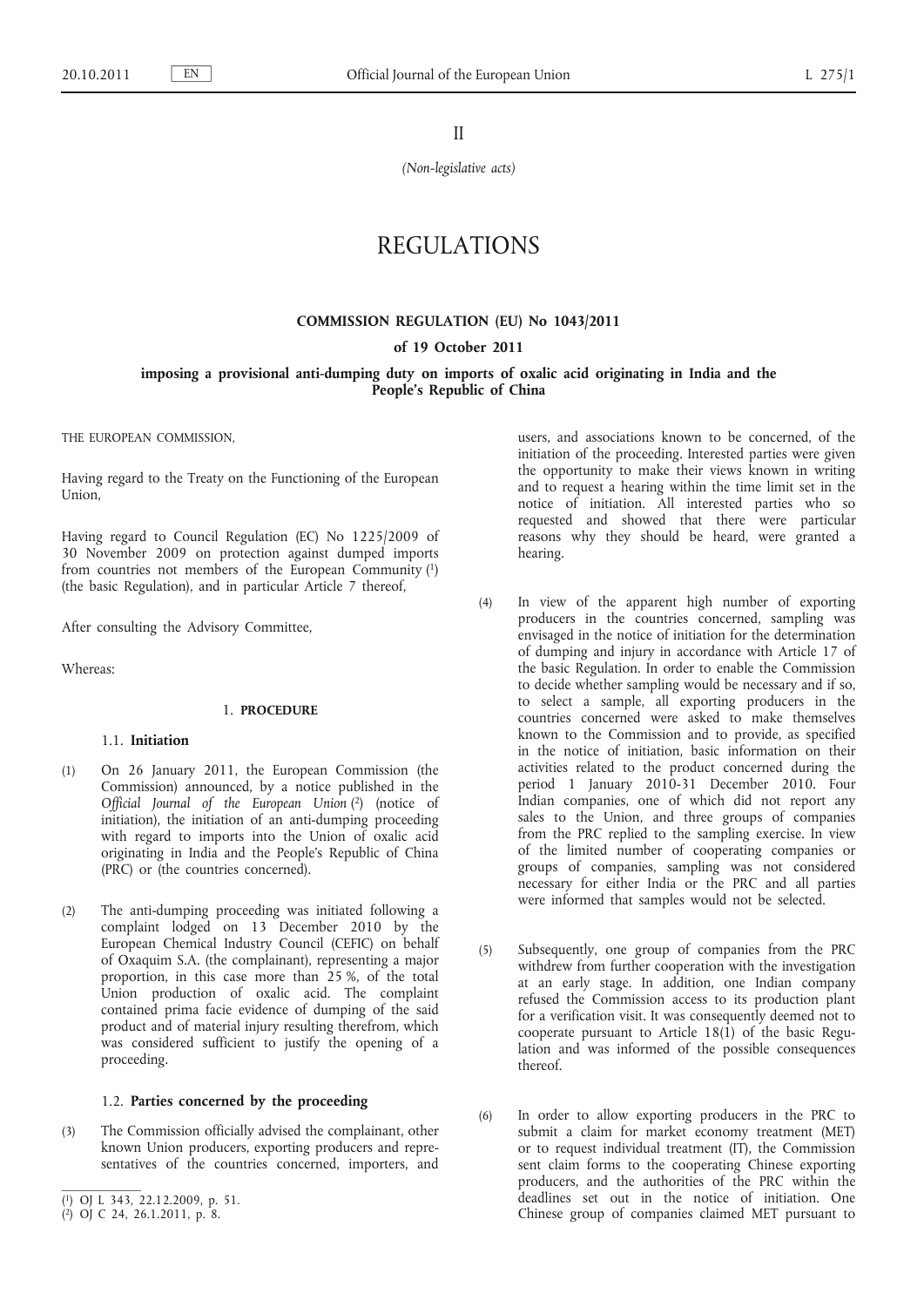Article 2(7)(b) of the basic Regulation or, failing that, IT, while another group of companies requested IT only.

- (7) Questionnaires were sent to all parties known to be concerned. Replies were received from three companies in India and by two groups of companies in the PRC, and the complainant. The other Union producer did not cooperate. Questionnaire replies were also received from three users and eight importers, among which all users and four importers were visited.
- (8) The Commission sought and verified all the information deemed necessary for a provisional determination of dumping, resulting injury and Union interest and carried out verifications at the premises of the following companies:
	- (a) *Union producers*
		- Oxaquim S.A. (Spain)
	- (b) *Users*
		- OMG Kokkola (Finland)
		- P.A.G. Srl (Italy)
		- Third user asked to remain unknown
	- (c) *Importers*
		- Brenntag BV (Netherlands)
		- Brenntag Sp. z o.o. (Poland)
		- Norkem Limited (United Kingdom)
		- Geratech Marketing (Belgium)
	- (d) *Exporting producers in India*
		- Punjab Chemicals and Crop Protection Limited
		- Star Oxochem Pvt. Ltd
	- (e) *Exporting producers in PRC*
		- Shandong Fengyuan Chemicals Stock Co., Ltd; Shandong Fengyuan Uranus Advanced Material Co., Ltd and Qingdao Fengyuan Unite International Trade Co., Ltd (Shandong Fengyuan Group)
		- Yuanping Changyuan Chemicals Co., Ltd; Shanxi Reliance Chemicals Co., Ltd and Tianjin Chengyi International Trading Co., Ltd (Shanxi Reliance Group)

### 1.3. **Investigation period**

(9) The investigation of dumping and injury covers the period from 1 January 2010 to 31 December 2010 ('investigation period' or 'IP'). The examination of the trends relevant for the assessment of injury covered the period from 1 January 2007 to the end of the investigation period (period considered).

#### 2. **PRODUCT CONCERNED AND LIKE PRODUCT**

### 2.1. **Product concerned**

- (10) The product concerned is oxalic acid, whether in dihydrate (CUS number 0028635-1 and CAS number 6153-56-6) or anhydrous form (CUS number 0021238-4 and CAS number 144-62-7) and whether or not in aqueous solution, currently falling within CN code ex 2917 11 00 and originating in India and the PRC. There are two types of oxalic acid: *unrefined* oxalic acid and *refined* oxalic acid. Refined oxalic acid, which is produced in the PRC but not in India, is manufactured through a purification process of unrefined oxalic acid, the purpose of which is to remove iron, chlorides, metal traces and other impurities.
- (11) Oxalic acid is used in a wide range of applications, e.g. as a reducing and bleaching agent, in pharmaceutical synthesis and in the manufacture of chemicals.

## 2.2. **Like product**

- (12) The investigation has shown that oxalic acid produced and sold by the Union industry in the Union, oxalic acid produced and sold on the domestic market of India and the PRC and oxalic acid imported into the Union from India and the PRC has essentially the same basic physical and chemical characteristics and the same basic end uses.
- (13) Therefore, these products are provisionally considered to be alike within the meaning of Article 1(4) of the basic Regulation.

## 3. **DUMPING**

#### 3.1. **India**

### 3.1.1. *Preliminary remark*

(14) During the verification visit in India one company failed to provide requested information in either a timely manner or in the requested format. As a result the Commission was not able to verify the information submitted in response to the anti-dumping questionnaire. The company was informed in writing that it might not be considered as a cooperating party and that findings could be made on the basis of the facts available. In its response the company claimed mitigating circumstances which, however, were not such as to lead to a different conclusion. Consequently, Article 18 has been applied to this company and findings made on the basis of facts available. Accordingly, only one exporting producer from India is deemed to have cooperated with the Commission in the current investigation.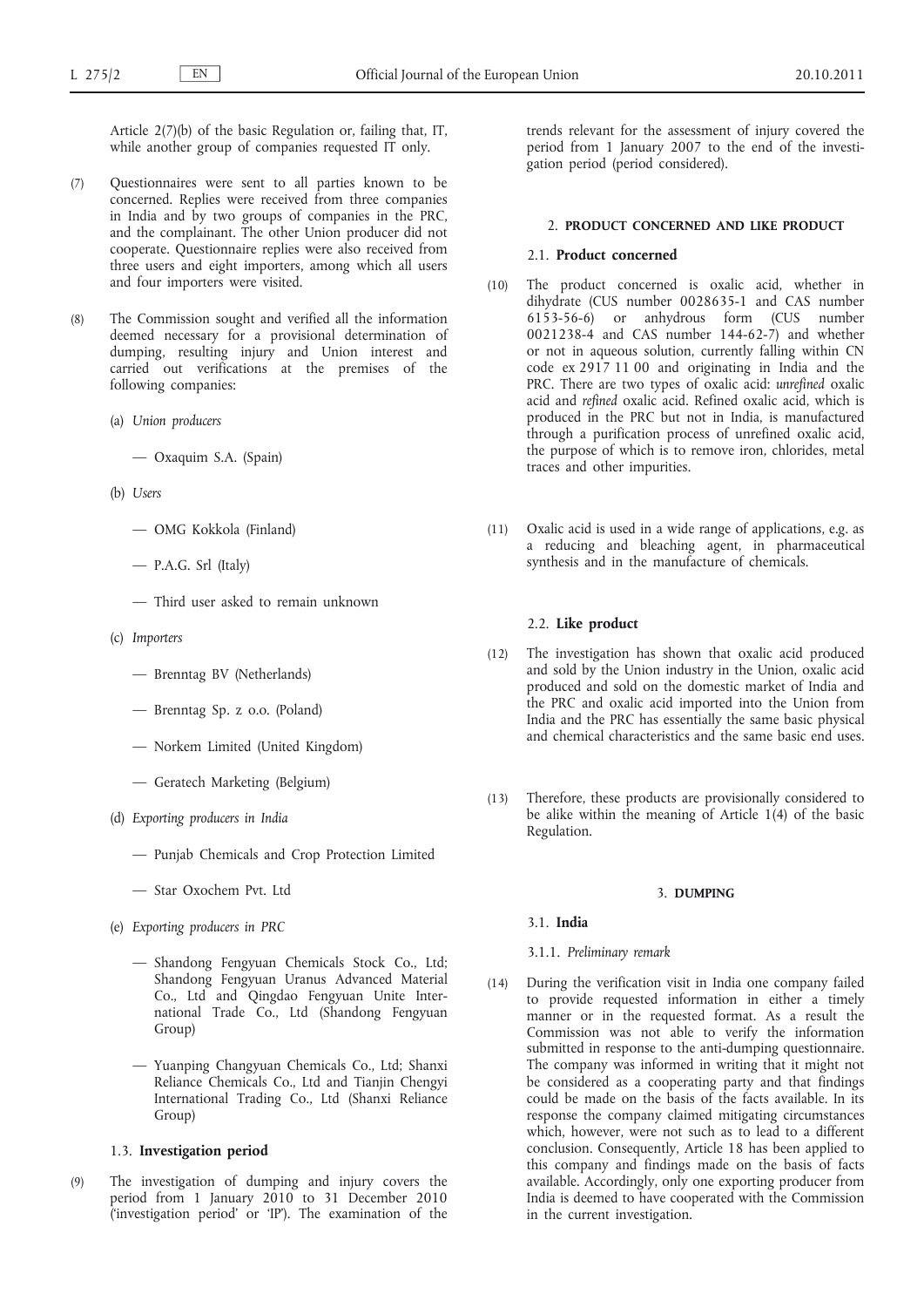3.1.2. *Normal value*

- (15) According to Article 2(2) of the basic Regulation the Commission first examined whether the domestic sales of the like product to independent customers by the exporting producer were representative. As these sales constituted more than 5 % of its sales volume of the product concerned to the Union, it is concluded that the overall sales of the like product were representative.
- (16) The Commission subsequently examined whether the domestic sales of the exporting producer could be regarded as having been made in the ordinary course of trade pursuant to Article 2(4) of the basic Regulation. This was done by establishing the proportion of profitable domestic sales to independent customers of all sales of the like product.
- (17) Where the profitable sales amount to at least 80 % of all sales, the normal value will be calculated on the basis of all sales, including the unprofitable ones. On the other hand, if the profitable sales account for less than 80 % but more than 20 % of all sales, and if the weighted average full cost is higher than the weighted average price, the normal value will be calculated on the basis of the profitable sales only. A sale is considered to be profitable where the unit price is equal to or above the cost of production.
- (18) The Commission's analysis of domestic sales showed that 41 % of all sales of the product concerned were profitable and the weighted average full cost is higher than the weighted average price. Accordingly, the normal value is calculated as a weighted average price of the profitable sales only.

3.1.3. *Export price*

(19) The exporting producer in India exported the product concerned directly to independent customers in the Union. Therefore, pursuant to Article 2(8) of the basic Regulation, export prices are established on the basis of the prices actually paid or payable by those independent customers for the product concerned when exported to the Union.

3.1.4. *Comparison*

- (20) The comparison between normal value and export price is made on an ex-works basis. For the purpose of ensuring a fair comparison between the normal value and the export price due allowances in the form of adjustments are made for differences affecting prices and price comparability in accordance with Article 2(10) of the basic Regulation.
- (21) Accordingly, adjustments have been made for transport costs, insurance, handling and packaging costs, credit costs and commission.

3.1.5. *Dumping margin*

(22) In accordance with Articles 2(11) and 2(12) of the basic Regulation the dumping margin for the cooperating Indian producer is established on the basis of a comparison of the weighted average normal value with the weighted average export price.

- (23) On this basis, the provisional dumping margin, expressed as a percentage of the cif Union border price, duty unpaid, is 22,8 % for Punjab Chemicals and Crop Protection Limited (PCCPL).
- (24) In order to calculate the countrywide dumping margin applicable to all other exporting producers in India, the level of cooperation was established by comparing the volume of exports to the Union reported by the cooperating exporting producer with Eurostat statistics. Given that cooperation from India was low, i.e. 38 %, it is considered appropriate that the countrywide dumping margin applicable to all other exporters in India should be established on the basis of the most dumped transaction of the cooperating producer.
- (25) On this basis the countrywide level of dumping is provisionally established at 43,6 % of the cif Union frontier price, duty unpaid.

## 3.2. **People's Republic of China**

- 3.2.1. *Market Economy Treatment (MET)/Individual treatment (IT)*
- (26) Pursuant to Article 2(7)(b) of the basic Regulation, normal value for imports originating in the PRC shall be determined in accordance with paragraphs 1 to 6 of the said Article for those producers which were found to meet the criteria laid down in Article 2(7)(c) of the basic Regulation. Briefly and for ease of reference only, these criteria are set out in summarised form below:
	- business decisions are made in response to market signals, without significant State interference, and costs reflect market values,
	- firms have one clear set of basic accounting records, which are independently audited in line with international accounting standards and are applied for all purposes,
	- there are no significant distortions carried over from the former non-market economy system,
	- bankruptcy and property laws guarantee stability and legal certainty, and
	- exchange rate conversions are carried out at market rates.
- (27) One group of companies in the PRC requested MET and submitted MET claim forms for the three companies involved in the production and commercialisation of the product concerned. The information provided was subsequently verified by the Commission at the premises of the companies in question.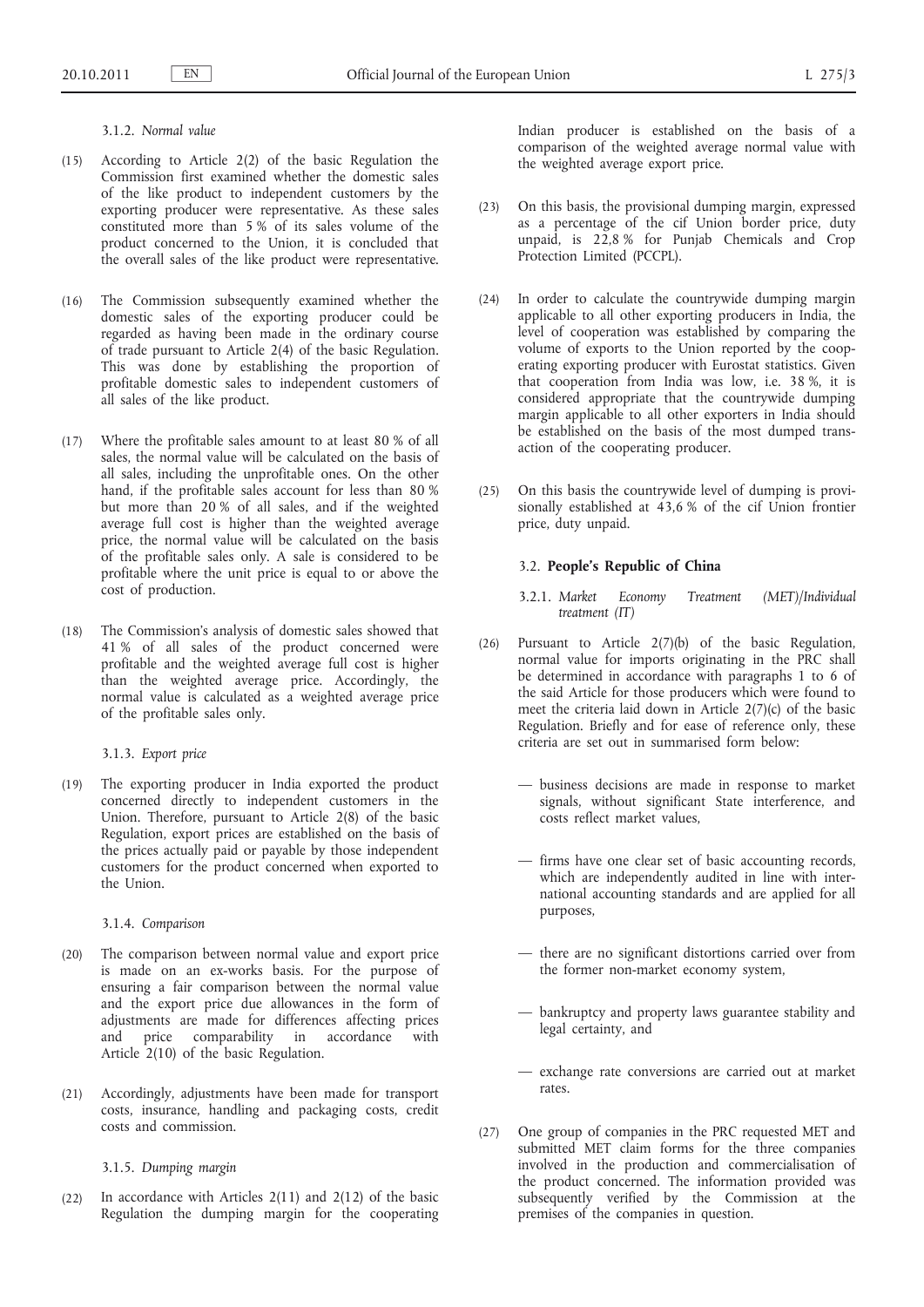- (28) The MET investigation demonstrated that one company failed to meet the requirements of criteria 1 to 3. First, it failed to demonstrate that its costs reflected market values due to significant State financial intervention affecting the company's cost structure in the form of, e.g. tax holidays and interest free loans. Second, the MET investigation established a number of serious shortcomings and errors in its accounting and that it was not audited in line with international accounting standards (IAS). Third, distortions carried over from the former non-market economy system were found in respect of the company's land-use rights. More particularly, the company had obtained a land-use right certificate without complying with the contractual terms or paying it in full.
- (29) Furthermore, another company in the group failed to demonstrate that it fulfilled criteria 2 given the fact that it did not have independently audited accounts.
- (30) The Commission disclosed the results of the MET findings to the group of companies concerned and to the complainant and gave them the opportunity to provide comments. The findings were also disclosed to the authorities of the PRC. No comments were submitted to the Commission.
- (31) In view of the above it was concluded that two of the companies in the group failed to fulfil the MET criteria. In compliance with the Union's consistent practice to examine whether a group of related companies as a whole fulfils the conditions for MET, the group as a whole was refused MET.
- (32) As mentioned in recital 6 above, both of the cooperating Chinese groups of companies requested IT. As it was found that both groups fulfilled all of the criteria of Article 9(5) of the basic Regulation, it was provisionally decided that they be granted IT.

## 3.2.2. *Analogue country*

- (33) According to Article 2(7)(a) of the basic Regulation, normal value for exporting producers not granted MET has to be established on the basis of the domestic prices or constructed normal value in an analogue country.
- (34) In the notice of initiation the Commission indicated its intention to use India as the appropriate analogue country for the purpose of establishing normal value and invited interested parties to comment. No comments were received. In any event, the Commission considers India as an appropriate analogue country since

the only other producing country outside the Union, Japan, has a monopoly market closed to competition and manufactures oxalic acid through a unique method that is not comparable with the PRC. In contrast, Indian producers use a production method comparable with the PRC and are subject to competition on the domestic market.

### 3.2.3. *Normal value*

- (35) The Chinese companies manufacture and export two types of oxalic acid to the Union: *unrefined* oxalic acid and *refined* oxalic acid. Refined oxalic acid, which is not produced in the analogue country, is manufactured through a purification process of unrefined oxalic acid, the purpose of which is to remove iron, chlorides, metal traces and other impurities. The extra costs for producing refined oxalic acid is estimated at 12 % as compared to the production of unrefined oxalic acid. Accordingly, the Commission considered it appropriate to establish a normal value for both types of oxalic acid.
- (36) With regard to unrefined oxalic acid the normal value has been established on the basis of the normal value established for India in accordance with Article 2(7)(a) of the basic Regulation. Normal value was established, as described in recital 18 above, on the basis of profitable sales only. With regard to refined oxalic acid, which is not produced in the analogue country, in compliance with Article 2(7)(a) of the basic Regulation, the normal value has been constructed on the basis of the manufacturing costs for unrefined oxalic acid in the analogue country. The manufacturing costs are adjusted with an uplift of 12 % to take into account additional manufacturing costs (see recital 35 above) plus selling, general and administrative costs (SG&A) and profit.
- (37) SG&A costs and profit were established, by analogy to Article 2(6) of the basic Regulation, by adding the SG&A and profit for domestic sales of unrefined oxalic acid by the cooperating exporting producer in the analogue country.

3.2.4. *Export price*

- (38) Since both groups were granted IT, the export price has been based on the prices actually paid or payable by the first independent customer in the Union in accordance with Article 2(8) of the basic Regulation.
- (39) Both exporting producers in the PRC exported oxalic acid to the Union via related traders, which added a mark-up to the price paid to the producers. This mark-up is considered when comparing the export price with the established normal value (see recital 42 below).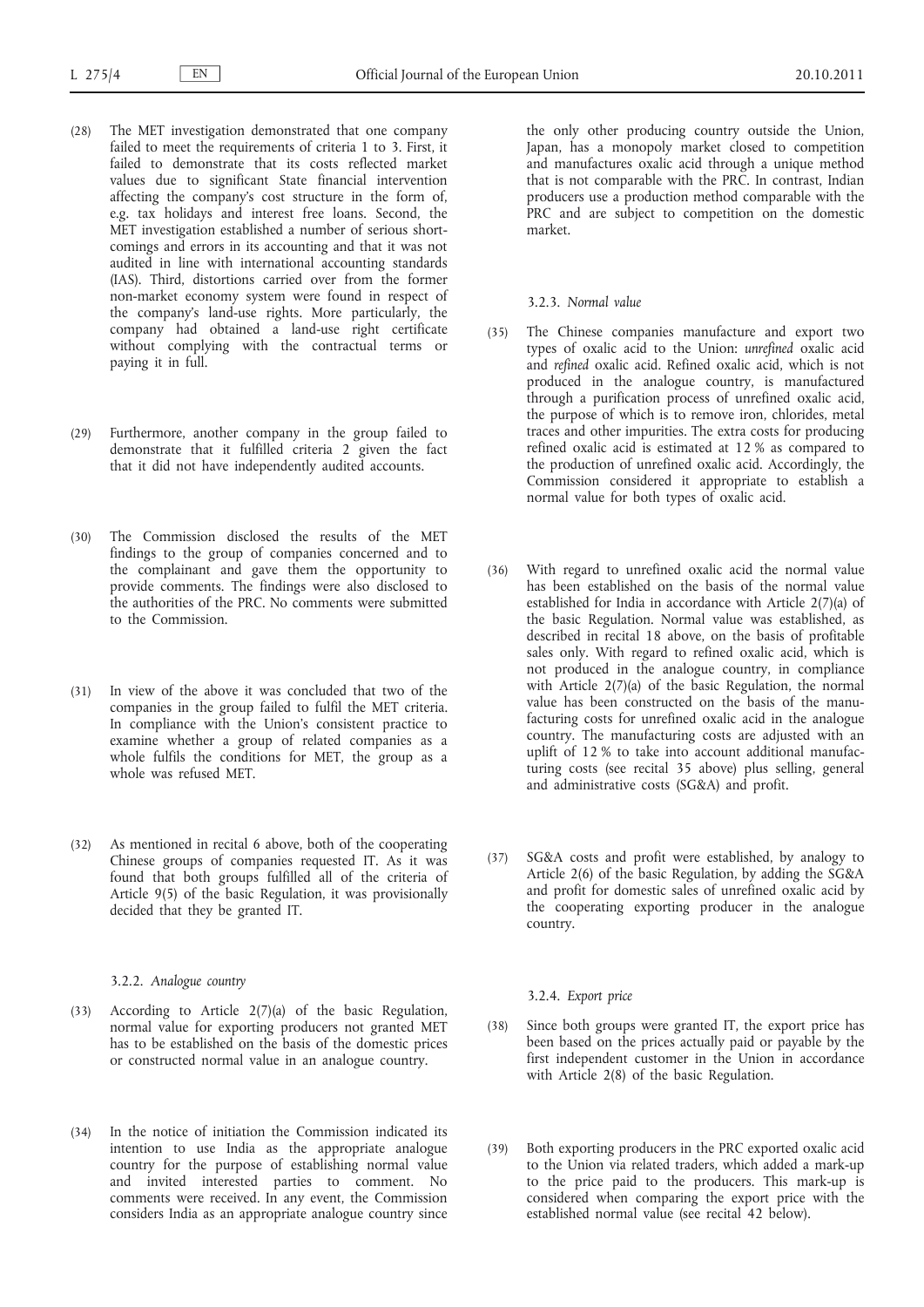## 3.2.5. *Comparison*

- (40) With regard to unrefined oxalic acid, the export price at ex-works level was compared with the normal value established for the analogue country.
- (41) The export price for refined oxalic acid at ex-works level was compared with the constructed normal value (see recital 36 above).
- (42) For the purpose of ensuring a fair comparison between the normal value or constructed normal value and the export price, due allowance in the form of adjustments was made pursuant to Article 2(10) of the basic Regulation. In particular, an adjustment was made pursuant to Article  $2(10)(i)$  for commissions received by related traders.
- (43) In this regard it should be noted that the Commission has found that the related traders via which the exporting producers in the PRC exported oxalic acid to the EU cannot be considered as internal sales departments since they also trade in oxalic acid and other chemical products sourced from unrelated suppliers for either export purposes and/or for domestic sales. It is therefore concluded that the functions of these traders are similar to those of an agent working on a commission basis. Accordingly, the mark-up in price by the traders has been removed to ensure a fair comparison between the export price and the normal value. The adjustment has been calculated on the basis of the profit of an EU unrelated trader and the selling, general and administrative costs of the respective Chinese trader.
- (44) Moreover, further adjustments were made, where appropriate, in respect of indirect taxes, freight, insurance, handling and ancillary costs, packing and credit costs where they were found to be reasonable, accurate and supported by verified evidence.

3.2.6. *Dumping margins*

## For the cooperating exporting producers

- (45) Pursuant to Articles 2(11) and (12) of the basic Regulation, the dumping margins were established on the basis of a comparison of a weighted average normal value of each product type with each company's weighted average export price of the product concerned to the Union, as indicated above.
- (46) On this basis, the provisional dumping margins expressed as a percentage of the cif Union frontier price, duty unpaid, are:

| Company                                                                                                  | Provisional dumping<br>margin |
|----------------------------------------------------------------------------------------------------------|-------------------------------|
| Shandong Fengyuan Chemicals Stock<br>Co., Ltd and Shandong Fengyuan Uranus<br>Advanced Material Co., Ltd | 37,7 %                        |
| Yuanping Changyuan Chemicals Co., Ltd                                                                    | 14,6 %                        |

For all other non-cooperating exporting p r o d u c e r s

- (47) In order to calculate the countrywide dumping margin applicable to all other exporting producers in the PRC, the level of cooperation was established by comparing the volume of exports to the Union reported by the cooperating exporting producers with Eurostat statistics.
- (48) Given that cooperation from the PRC was low at around 46 %, it is considered appropriate that the countrywide dumping margin applicable to all other exporters in the PRC should be based on the most dumped transaction of the cooperating exporters.
- (49) On this basis the countrywide level of dumping is provisionally established at 52,2 % of the cif Union frontier price, duty unpaid.

### 4. **INJURY**

#### 4.1. **Union production and Union industry**

- (50) The complaint was lodged by the European Chemical Industry Council (CEFIC) on behalf of Oxaquim S.A. hereinafter 'the Complainant', a producer of oxalic acid in the Union, representing a major proportion of the total Union production during the IP. A second Union producer, Clariant, did not object to the initiation of the investigation but decided not to cooperate. There is currently no other producer of the product concerned in the Union. On this basis the two producers Oxaquim S.A. and Clariant constitute the Union industry within the meaning of Article 4(1) of the basic Regulation, representing 100 % of the Union production. They will hereinafter be referred to as 'the Union industry'.
- (51) All available information concerning the two producers Oxaquim S.A. and Clariant, including information provided in the complaint and data collected from the complainant before and after the initiation of the investigation, was used in order to establish the total Union production. On this basis, the total Union production ranged between 11 000 and 15 000 tonnes during the period considered.

## 4.2. **Determination of the relevant Union market**

(52) It was found that one of the Union producers used some of its oxalic acid production as an intermediate material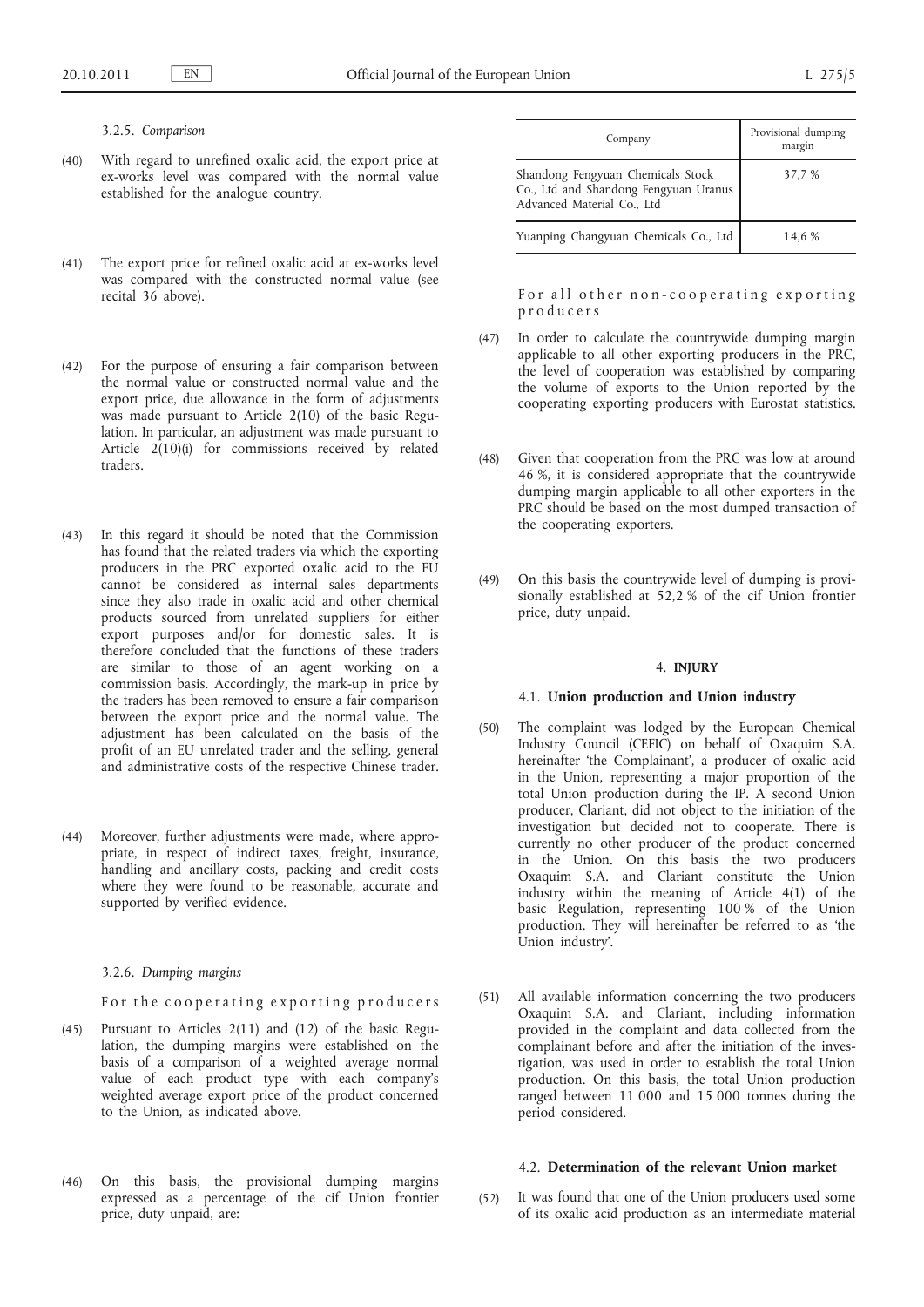for the production of oxalates (tetra-oxalate, acetosella and potassium bioxalates). This oxalic acid was simply transferred (without invoice) within the same company. This captive use of oxalic acid did not enter the free market and so is not exposed to direct competition with imports of the product concerned. By contrast, production destined for free market sales was found to be in direct competition with imports of the product concerned.

- (53) In order to provide as complete a picture as possible of the situation of the Union industry, data has been obtained and analysed for the entire oxalic acid activity and it was subsequently determined whether the production was destined for captive use or for the free market.
- (54) For the following economic indicators relating to the Union industry, it was found that the analysis and evaluation had to focus on the situation prevailing on the free market: sales volume and sales prices on the Union market, market share, growth, export volume, prices, profitability, return on investments and cash flow.
- (55) As regards other economic indicators however, it was found, on the basis of the investigation, that they could reasonably be examined only by referring to the whole activity. Indeed, production (for both captive use and destined for the free market), capacity, capacity utilisation, investments, stocks, employment, productivity, wages, and ability to raise capital depend upon the whole activity, whether the production is captive or sold on the free market.

### 4.3. **Union consumption**

- (56) Given that oxalic acid is part of a CN code that also includes other products, it was not possible to establish import volumes on the basis of Eurostat data. Accordingly, consumption was established on the basis of import volume data provided by the complainant, cross-checked against the verified data provided by the exporting producers from the countries concerned, and the total sales volume on the Union market of the Union industry.
- (57) In view of the small number of suppliers and the need to protect confidential business information pursuant to Article 19 of the basic Regulation, the development of consumption during the period considered has been indexed.

### *Table 1*

**Consumption in the Union**

| Index $2007 = 100$ | 2007 | 2008 | 2009 | IP |
|--------------------|------|------|------|----|
| Total consumption  | 100  | 124  | 61   | 95 |

(58) In 2008 there was a sharp increase in total consumption in the Union by 24 %, while consumption decreased by

50 % during the following year before increasing again during the IP. Overall, consumption in the EU market decreased by 5 % during the period considered.

#### 5. **IMPORTS FROM THE COUNTRIES CONCERNED**

### 5.1. **Cumulative assessment of the effects of the imports concerned**

- (59) The Commission examined whether imports of oxalic acid from the PRC and India should be assessed cumulatively in accordance with Article 3(4) of the basic Regulation.
- (60) With regard to the effects of the imports originating in the PRC and India, the investigation showed that the dumping margins were above the *de minimis* threshold as defined in Article 9(3) of the basic Regulation and the volume of dumped imports from each of the two countries concerned was not negligible in the sense of Article 5(7) of the basic Regulation.
- (61) With regard to the conditions of competition between the dumped imports from the PRC and India, on the one hand, and between the dumped imports from the PRC and India and the like product, on the other hand, the investigation revealed that they were similar. More specifically, the imported products are sold through the same sales channels and to similar categories of customers thus competing with each other and with the oxalic acid produced in the Union.
- (62) In view of the above, it is provisionally considered that all the criteria set out in Article 3(4) of the basic Regulation are met and that imports from the PRC and India should be examined cumulatively.

## 5.2. **Volume and market share of dumped imports from the countries concerned**

(63) The investigation showed that the imports of oxalic acid from the PRC and India developed as follows:

#### *Table 2*

### **Imports from the PRC and India**

| Import volumes (MT)  | 2007 | 2008   | 2009    | IP   |
|----------------------|------|--------|---------|------|
| PRC and India        | 7629 | 11 763 | 4 7 0 7 | 7969 |
| $(Index 2007 = 100)$ | 100  | 154    | 62      | 104  |
| Market share         |      |        |         |      |
| $(Index 2007 = 100)$ | 100  | 125    | 101     | 110  |
|                      |      |        |         |      |

*Source:* Information from the complainant and questionnaire replies.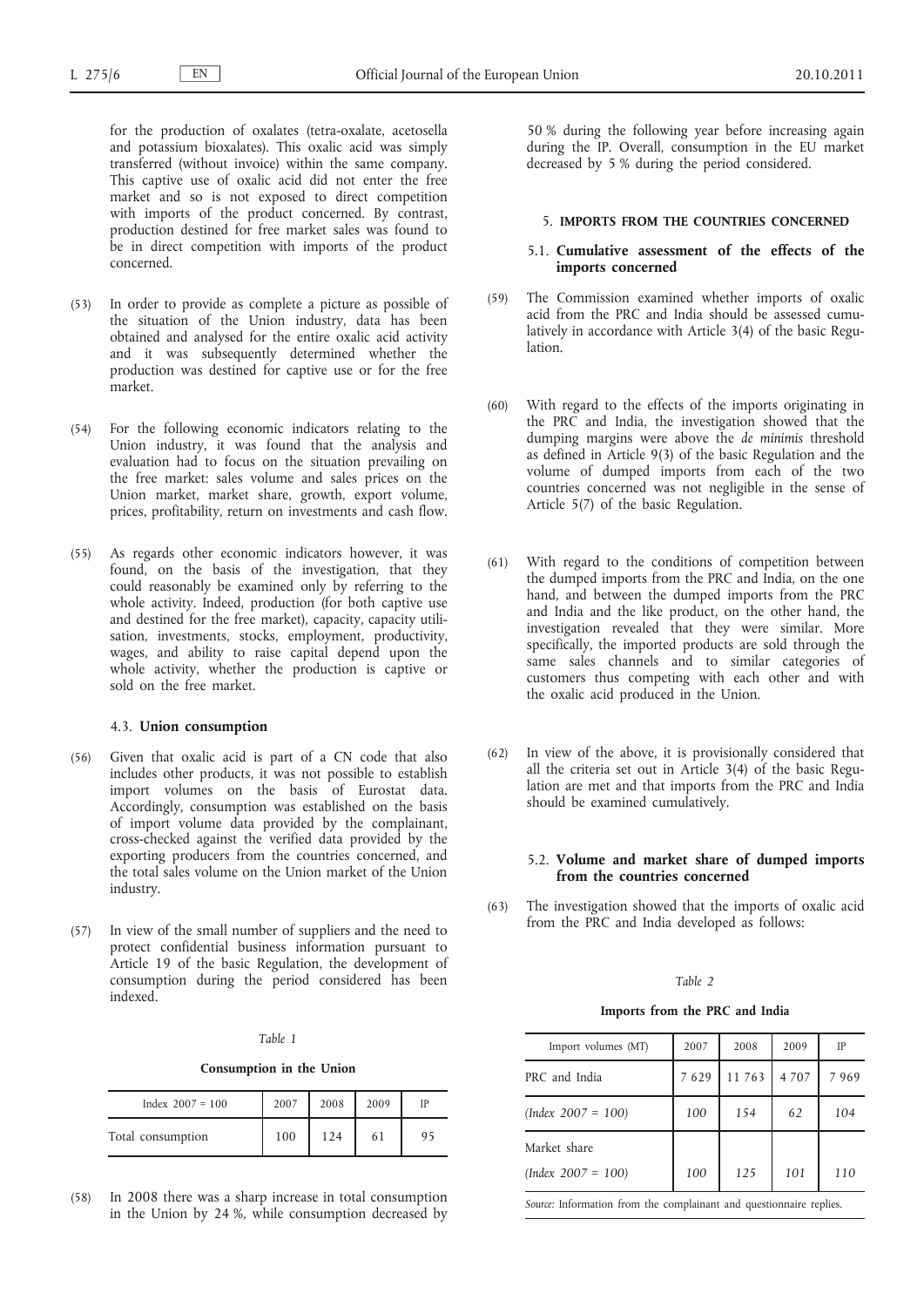(64) Imports from the countries concerned increased by 4 % in volume during the period considered while total consumption in the EU market decreased by 5 % over the same period (see Table 1 above). As shown in the Table above, there was also a significant gain in market share of 25 % between 2007 and 2008 and 10 % over the period considered.

#### 5.3. **Price of dumped imports and price undercutting**

(65) Average prices of imports from the countries concerned developed as follows:

### *Table 3*

**Price of imports from the PRC and India**

| Import prices (EUR/MT) | 2007 | 2008 | 2009 | IP  |
|------------------------|------|------|------|-----|
| PRC and India          | 470  | 641  | 474  | 545 |
| $(Index\ 2007 = 100)$  | 100  | 136  | 101  | 116 |

- (66) Import prices increased by 36 % between 2007 and 2008 before falling back in 2009 to prices similar to those in 2007. Prices increased again by almost 15 % in the IP. Prices increased by 16 % during the period considered. It is notable, however, that import prices decreased by 20 % between 2008 and the IP, despite the increase in the prices of the main inputs (carbon sources and energy) in this period.
- (67) For the purposes of analysing price undercutting the weighted average sales prices of the Union industry to unrelated customers on the Union market, adjusted to an ex-works level, i.e. excluding freight costs in the Union and after deduction of discounts and rebates, were compared to the corresponding weighted average prices of the cooperating exporters from the PRC and India to the first independent customer on the Union market, i.e. net of discounts and adjusted where necessary to cif Union frontier price duly adjusted for customs clearance costs and post-importation costs.
- (68) The comparison showed that during the IP the dumped product concerned originating in the PRC and India sold in the Union undercut the Union industry's sales prices by 16,9 % to 34,6 %. This level of undercutting was combined with a negative price development on the market thereby leading to substantial price depression.

### 6. **ECONOMIC SITUATION OF THE UNION INDUSTRY**

## 6.1. **Preliminary remarks**

(69) In accordance with Article 3(5) of the basic Regulation, the examination of the impact of dumped imports on the Union industry included an evaluation of all economic factors and indices relating to the state of the Union industry from 2007 to the end of the IP.

- (70) The macroeconomic indicators (production, capacity, capacity utilisation, sales volumes, market share, employment, productivity, wages and magnitude of dumping margins) were assessed at the level of the Union industry, while microeconomic indicators (stocks, sales prices, profitability, cash flow, and return on investment, ability to raise capital and investments, production costs) were based on the information derived from the duly verified questionnaires submitted by the sole cooperating Union producer.
- (71) Taking into account the fact that the data for the injury analysis is derived mainly from one source only, data relating to the Union industry had to be indexed in order to preserve confidentiality pursuant to Article 19 of the basic Regulation.

## 6.2. **Data relating to the Union industry (macroeconomic indicators)**

6.2.1. *Production, production capacity and capacity utilisation*

*Table 4*

### **Total Union production, production capacity and capacity utilisation**

| $(Index 2007 = 100)$       | 2007 | 2008 | 2009 | IP  |
|----------------------------|------|------|------|-----|
| Total production           | 100  | 101  | 89   | 106 |
| Total production capacity  | 100  | 100  | 77   | 77  |
| Total capacity utilisation | 100  | 101  | 116  | 138 |

- (72) The above Table includes data on the production, production capacity and capacity utilisation of the Union industry as well as, for 2007 and 2008, data of one other Union producer which ceased producing oxalic acid in 2008.
- (73) As shown in the Table above, the production of the Union industry was relatively stable in 2007 and 2008 before falling sharply in 2009. Production increased during the IP. Overall, during the period considered, production increased by 6 %.
- (74) Due to the closure of the production facility of one other Union producer in 2008 the production capacity of the Union industry fell sharply in 2008 by 23 %.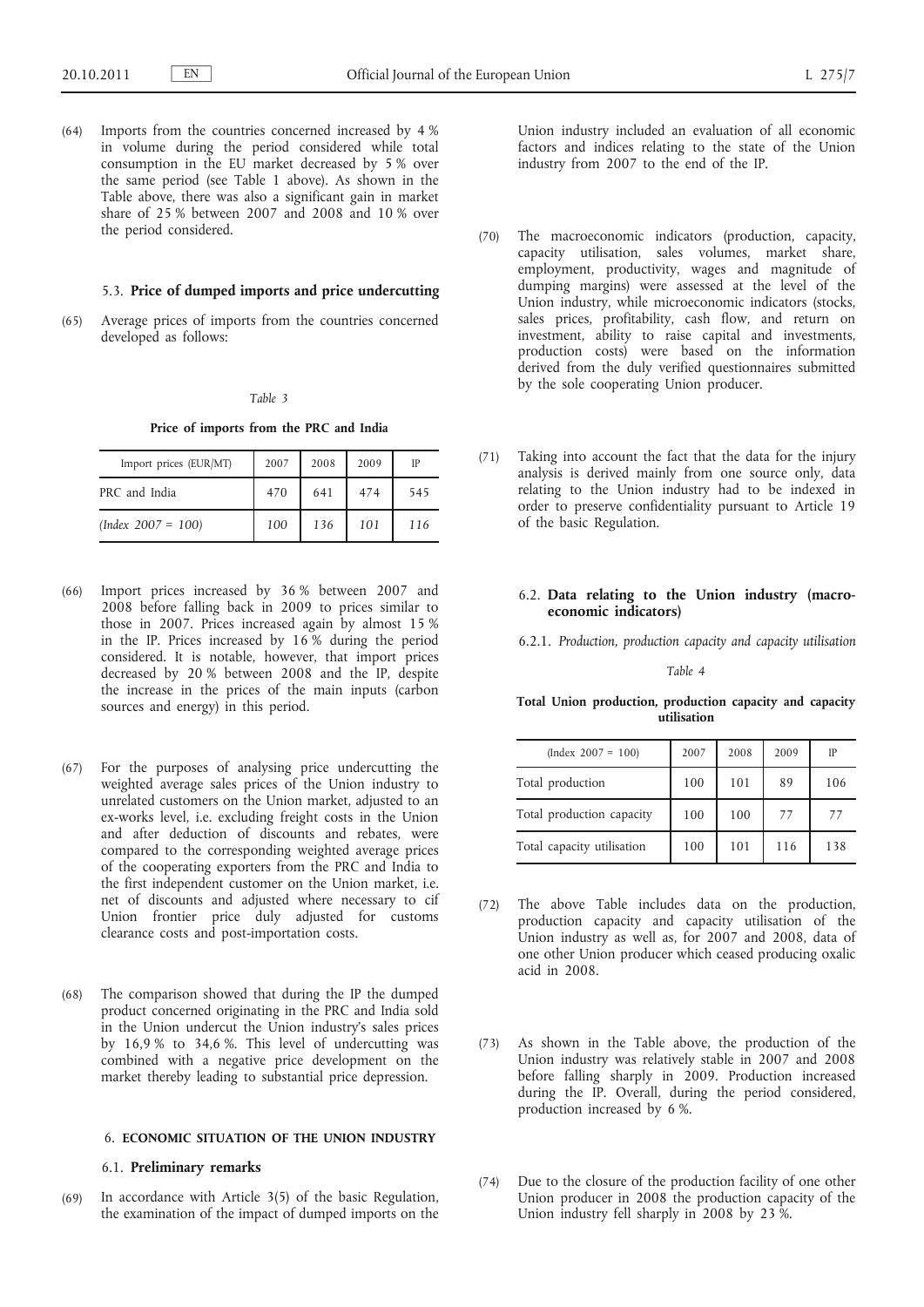(75) The combination of these two factors, i.e. increase in production volume and decrease in production capacity due to the closure of a production unit by the third Union producer from 2008, led to a significant increase in capacity utilisation of 38 % over the period considered.

6.2.2. *Sales volumes and market share*

#### *Table 5*

**Sales volumes and market share**

| $(Index 2007 = 100)$ | 2007 | 2008 | 2009 | IP |
|----------------------|------|------|------|----|
| Total sales          | 100  | 97   | 61   | 86 |
| Market share (%)     | 100  | 79   | 99   | 91 |

- (76) The sales volumes for 2007 and 2008 include the sales of the Union producer that ceased production in 2008.
- (77) While Union consumption decreased by 5 % during the period considered (see recital 58 above) the sales volume of the product concerned by the Union industry to independent customers on the Union market decreased by 14 % during the same period, which was translated by a loss in market share of 9 %.
- (78) When looking at the development over the period considered, the fall of 14 % in the sales volume of the Union industry was far more pronounced than the decrease of 5 % in Union consumption. As a consequence, the market share of the Union industry also decreased significantly by 9 percentage points during the same period.
	- 6.2.3. *Employment, productivity and wages*

### *Table 6*

**Employment, productivity and wages**

| $(Index 2007 = 100)$                  | 2007 | 2008 | 2009 | IP  |
|---------------------------------------|------|------|------|-----|
| Total number of employees             | 100  | 119  | 108  | 96  |
| Total productivity<br>(unit/employee) | 100  | 85   | 83   | 111 |
| Total yearly wages                    | 100  | 121  | 110  | 99  |
| Average labour costs per<br>employee  | 100  | 119  | 118  | 104 |

- (79) The number of employees fell by 4 % during the period considered. It should be noted that production of oxalic acid is not labour-intensive.
- (80) During the period considered the total productivity per employee increased by 11 %, as the production increased, whilst there was a fall in the number of employees.

(81) Over the total period considered wages declined by 1 %. After an initial increase in wages of 21 % between 2007 and 2008, they fell continuously up to the IP.

### 6.2.4. *Magnitude of the actual margin of dumping*

(82) The dumping margins are specified above in the dumping section. All margins established are significantly above the *de minimis* level. Furthermore, given the volumes and the prices of the dumped imports, the impact of the actual margins of dumping cannot be considered negligible.

### 6.3. **Data relating to the cooperating Union producer (Microeconomic indicators)**

6.3.1. *General remark*

- (83) The analysis of microeconomic indicators (sales prices and cost of production, stocks, profitability, cash flow, return on investment, ability to raise capital and investments) was carried out at the level of the complainant only as no data was obtained from the other EU producer as described in recital 70.
	- 6.3.2. *Average unit prices of the cooperating Union producer and cost of production*

### *Table 7*

#### **Sales prices**

| Index $2007 = 100$           | 2007 | 2008 | 2009 | IP  |
|------------------------------|------|------|------|-----|
| Average unit selling price   | 100  | 143  | 136  | 131 |
| Source: questionnaire reply. |      |      |      |     |

(84) Average ex-works sales prices of the Union industry to unrelated customers on the Union market increased by 31 % during the period considered.

#### *Table 8*

### **Cost of production**

| Index $2007 = 100$ | 2007 | 2008 | 2009 |    |
|--------------------|------|------|------|----|
| Average COP/tonne  | 100  | 103  | 102  | 98 |

*Source:* questionnaire reply.

(85) The investigation revealed that the average cost of production of the cooperating Union producer had been relatively stable over the years due to a constant improvement in their production process, which was made possible only through heavy investments (see Tables 9 and 11 above).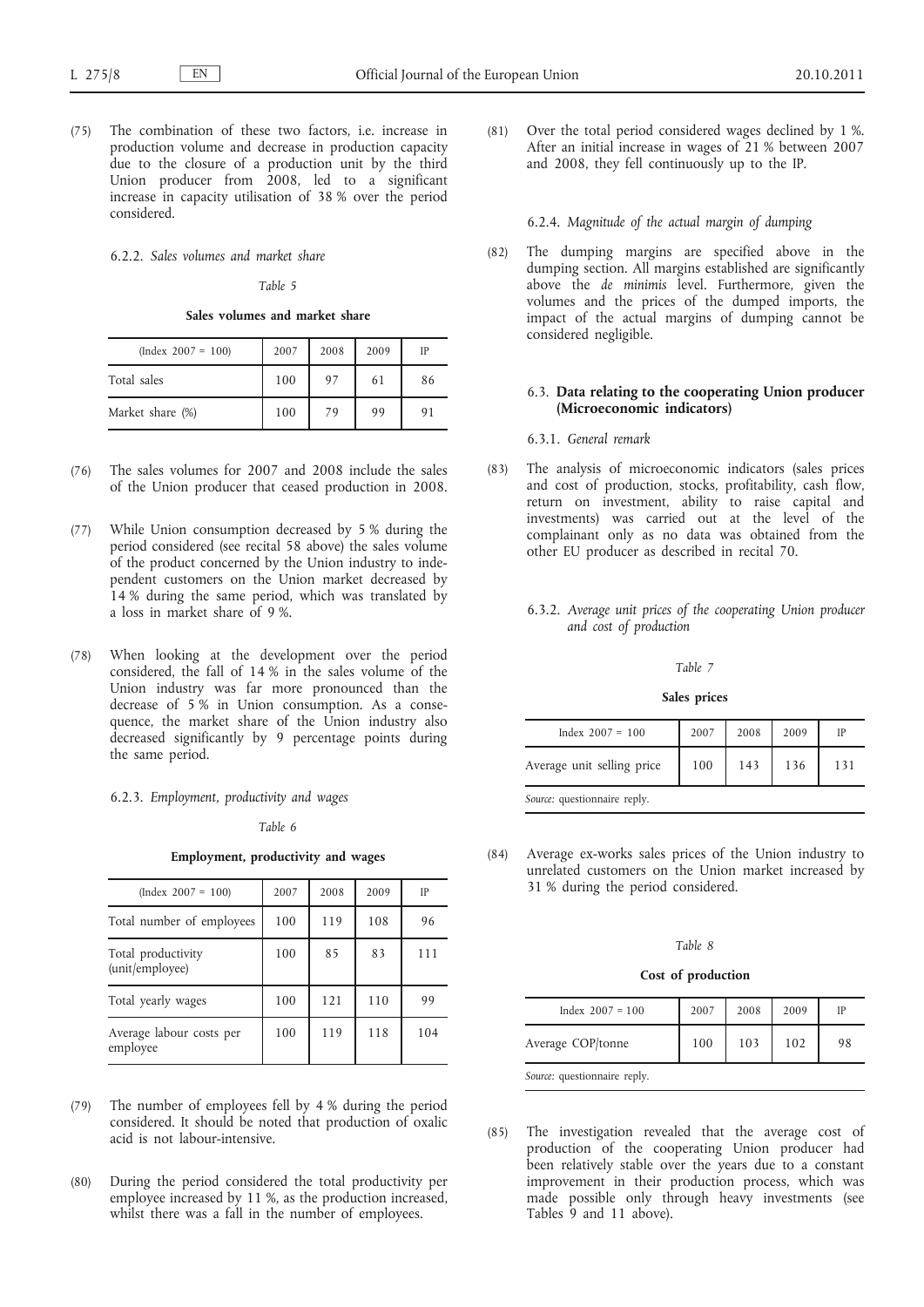### 6.3.3. *Stocks*

- (86) Given the nature of the product concerned, no stocks are held. The product concerned dries quickly and then cakes and therefore producers only produce goods for immediate shipment.
	- 6.3.4. *Profitability, cash flow, return on investment, ability to raise capital and investments*

#### *Table 9*

**Profitability**

| Index $2007 = -100$          | 2007   | 2008 | 2009 |  |
|------------------------------|--------|------|------|--|
| Profitability (in EU)        | $-100$ |      |      |  |
| Source: questionnaire reply. |        |      |      |  |

- (87) Profitability for the like product was established by expressing the pre-tax net profit of the sales of the like product by the complainant as a percentage of the turnover of these sales.
- (88) After generating dramatic losses in 2007, the complainant made a small profit in 2008 before making losses again in 2009. The complainant made a small profit in the IP thanks to a decrease in some elements of the COP, as shown in Table 8 above.

#### *Table 10*

#### **Cash flow**

| Index $2007 = -100$          | 2007   | 2008    | 2009 | IP  |
|------------------------------|--------|---------|------|-----|
| Cash flow                    | $-100$ | 3 0 5 4 | 1994 | 868 |
| Source: questionnaire reply. |        |         |      |     |

(89) The trend shown by the cash flow, which is the ability of the industry to self-finance its activities, reflects to a large extent the evolution of profitability. Consequently, the cash flow was negative in 2007 and, despite some improvement in 2008, it decreased between 2008 and the IP, thus weakening the financial situation of the cooperating Union producer.

|--|

#### **Investments**

| Index $2007 = 100$           | 2007 | 2008 | 2009 | IP  |  |  |
|------------------------------|------|------|------|-----|--|--|
| Total Investments            | 100  | 111  | 185  | 277 |  |  |
| Source: questionnaire reply. |      |      |      |     |  |  |

(90) The Table above shows that the complainant increased its investments in the product concerned, even when

faced with low profitability. The investments were mainly in the implementation of new production tools and the introduction of new production processes in order to improve efficiency. The increase in investments shows that the industry has not faced difficulties in raising capital, thus demonstrating the continued viability of the industry.

- (91) Investments increased by 177 % over the period considered.
- (92) By increasing its investments in order to improve its production processes the industry, which is capital intensive, still showed an ability to raise capital; nevertheless, this ability is hampered by falling sales and increasing difficulties in generating cash flow.

#### *Table 12*

#### **Return on Investment (ROI)**

| Index $2007 = -100$          | 2007   | 2008 | 2009  | IP    |
|------------------------------|--------|------|-------|-------|
| ROI                          | $-100$ | 13   | $-14$ | $-51$ |
| Source: questionnaire reply. |        |      |       |       |

- (93) Despite the increase in investment, the ROI of the product concerned did not meet the expected return. Although there has been some improvement in 2008, ROI remained negative during the period considered.
- (94) Therefore the industry's growth is limited and clearly disproportionate to the investments made over recent years.

#### 7. **CONCLUSION ON INJURY**

- (95) The investigation has shown that some injury indicators show a positive trend: production volume increased by 6 %, capacity utilisation increased by 38 %, investment increased by 177 %, allowing the company to achieve a somewhat relative profit (from a significant loss in 2007 to a small profit in the IP). However, as shown above, a number of indicators pertaining to the economic situation of the Union industry deteriorated significantly during the period considered.
- (96) Following the closure of the production facility of one Union producer, sales volume decreased by 14 %. Employment had to be reduced by 4 % and production capacity decreased by 23 %. While consumption decreased by only 5 %, market share decreased by almost 9 %. Hence profitability was low, affecting negatively returns on investments and cash flow, especially between 2008 and the IP. The profitability level improved during the period concerned but remained very low in the IP and is insufficient to maintain production in the medium term.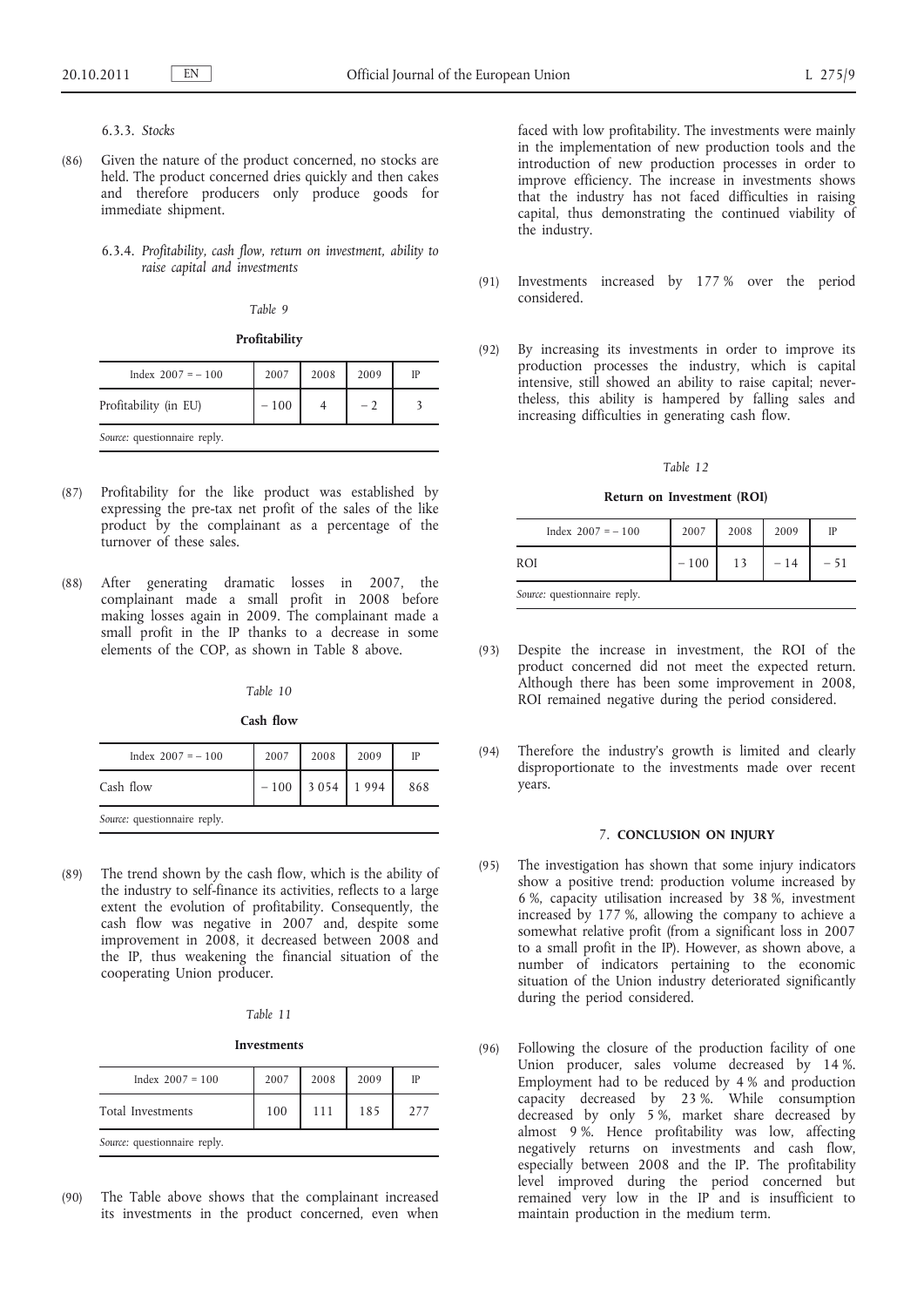- (97) Even though overall production grew, the Union industry lost significant market share. At the same time, dumped imports from the countries concerned showed a significant increase.
- (98) Considering the above, it is provisionally concluded that the Union industry suffered material injury during the IP within the meaning of Article 3(5) of the basic Regulation.

### 8. **CAUSALITY**

#### 8.1. **Introduction**

(99) In accordance with Article 3(6) and (7) of the basic Regulation it was examined whether the material injury suffered by the Union industry has been caused by the dumped imports from the countries concerned. Furthermore, known factors other than dumped imports, which might have injured the Union industry, were examined to ensure that any injury caused by those factors was not attributed to dumped imports.

### 8.2. **Effect of the dumped imports**

- (100) The Union consumption of oxalic acid decreased by 5 % over the period considered, while dumped imports from the countries concerned increased by more than 4 % over this period. The highest increase in dumped imports took place between 2007 and 2008, when they increased by 54 %. Imports from the countries concerned increased their market share by 25 % between 2007 and 2008, which coincided with a decrease of 21 % in the market share of the Union industry during that period.
- (101) While average import prices increased by 16 % over the period considered, import prices undercut those of the cooperating Union producer by an average of 21,9 % during the IP, thereby exerting price pressure on the Union industry and preventing the cooperating Union producer from raising prices to more profitable levels.
- (102) It is recalled that the Union industry faced a significant drop in its sales volume  $(-14\%)$ . However, this decrease in sales was much more pronounced than the fall in demand and led to a loss of market share of 9 %. At the same time, the market share of the countries concerned increased by 10 %. This shows that the Union industry's market share has largely been taken over by the dumped imports from the countries concerned.
- (103) It is therefore considered that the continued pressure exerted by the low-priced dumped imports from the countries concerned on the Union market did not allow the Union to adapt its sales prices to the

increased raw material and energy costs. This led to the loss of market share and a continuously poor profitability situation for the Union industry.

(104) In view of the above, it was provisionally concluded that the surge in the low-priced dumped imports from the countries concerned had a considerable negative impact on the economic situation of the Union industry.

## 8.3. **Effect of other factors**

(105) The other factors which were examined in the context of the causality are the development of demand on the Union market, the prices of raw material, the export performance of the Union industry, the imports from other countries of the product concerned and the industry's captive use of oxalic acid and the economic crisis.

### 8.3.1. *Development of demand on the Union market*

- (106) As indicated in Table 1 above, the Union consumption of oxalic acid first increased by 24 % in 2008, while it decreased by 39 % during the following year to increase again during the IP. Overall, the consumption in the EU market decreased by 5 % during the period considered. During the same period the Union industry lost market share.
- (107) Although the investigation revealed that imports from the countries concerned were also affected by the fall in demand on the Union market in 2009, it is noteworthy that, over the period considered, the exporters in the countries concerned managed to increase their sales volumes and market share through the price pressure exerted on the market by the dumped imports.
- (108) Accordingly, it is provisionally considered that the deterioration of the economic situation of the Union industry is caused mainly by the surge in the dumped imports from the countries concerned and the undercutting practised by exporters in the countries concerned and not by decreasing consumption. Even though the contraction in demand contributed to the injury, it could not break the causal link between the material injury suffered and the increase in dumped imports.

#### 8.3.2. *Prices of the main raw material*

(109) As shown in Table 8 above, the average cost of production remained relatively stable despite a sharp increase in the cost of the main raw material (sugar). Indeed, the investigation showed that the cost of production of the cooperating Union producer did not follow the same trend as the evolution of the prices of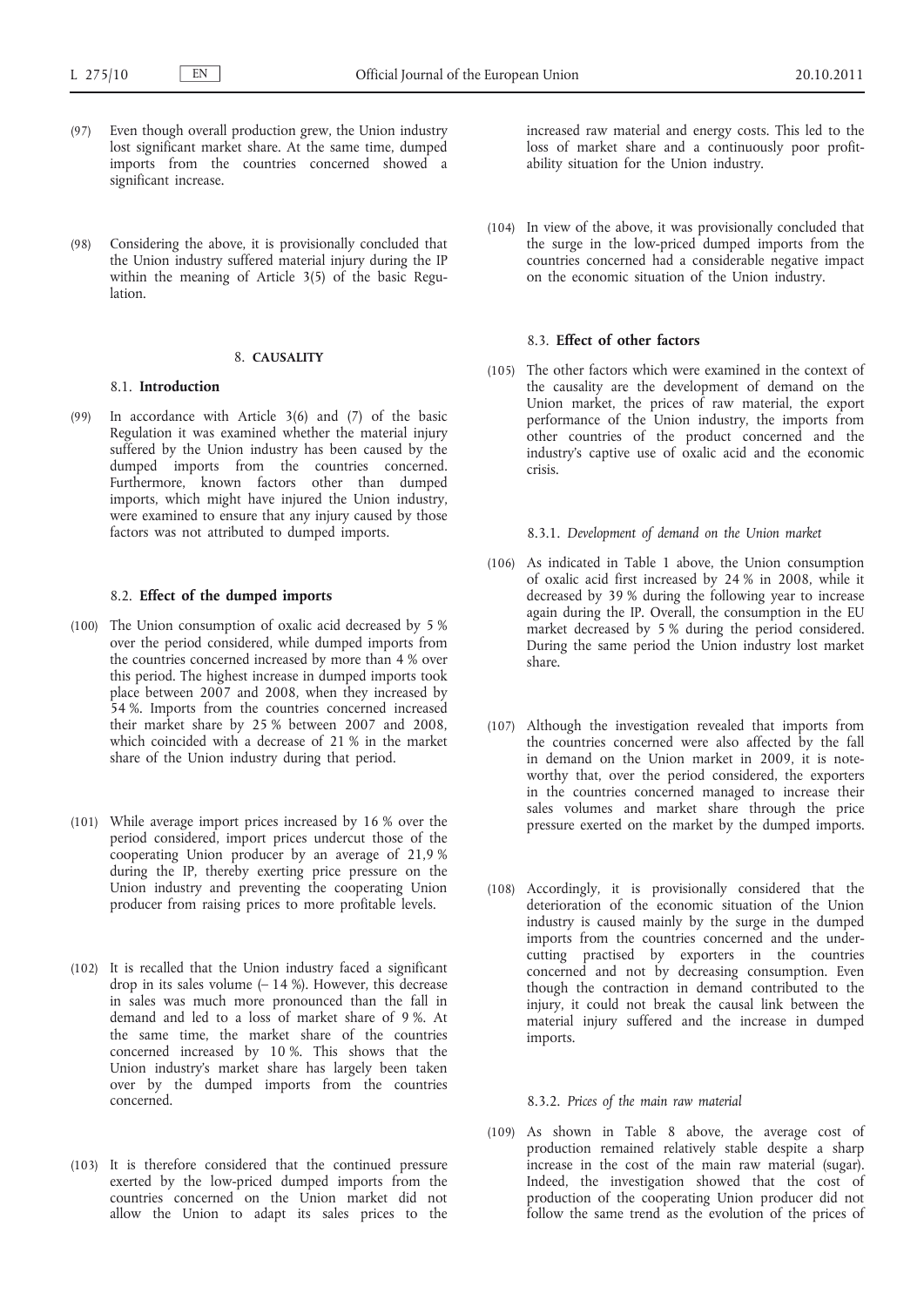one of the main raw materials in the production of oxalic acid. The sharp increase of average sugar prices by 50 % over the period considered has been mitigated by the investments made by the cooperating Union producer to improve its production processes. Overall, therefore, the net effect was a decrease of 12 % in the cost of production. Nonetheless, as shown in Table 7 above, unit sales price increased by 31 % during the period considered. It was found that the exporters in the countries concerned were subject to the same economic conditions with regard to the evolution of prices of raw materials, as unit import prices followed the same trend as the unit sales prices of the cooperating Union producer, albeit at lower levels.

- (110) In the absence of injurious dumping it could be expected that prices would have been regularly adapted to reflect the development of the various components of the cost of production. However, this did not happen. The cooperating Union producer was not able to achieve the solid profit margins necessary for this capital-intensive producer and its cash flow also decreased.
- (111) Accordingly, it is provisionally considered that the dumped imports from the countries concerned, which undercut the cooperating Union producer's prices, depressed the prices on the Union market and prevented the cooperating Union producer from increasing its sales prices to cover its costs or to achieve a reasonable level of profitability.
- (112) Given that the raw material prices were also affecting the exporters in the countries concerned, it was provisionally concluded that the increase in the prices of raw materials could not have had an impact on the material injury suffered by the Union industry during the period considered.

8.3.3. *Export performance of the Union industry*

#### *Table 13*

**Export volume and unit prices**

| Index $2007 = 100$           | 2007 | 2008 | 2009 | IP  |  |
|------------------------------|------|------|------|-----|--|
| Exports in tonnes            | 100  | 80   | 140  | 152 |  |
| Average export price         | 100  | 104  | 103  | 91  |  |
| Source: questionnaire reply. |      |      |      |     |  |

(113) Export performance was also examined as one of the known factors other than the dumped imports, which could at the same time have injured the Union industry, to ensure that possible injury caused by these other factors was not attributed to the dumped imports.

(114) The analysis showed that the export sales to unrelated parties made by the cooperating Union producer represented an important part of their total sales (around 30 %). During the period considered, the export volumes of the cooperating Union producer increased by 52 %, while the unit price of export sales decreased considerably, in contrast with the sales price of the cooperating Union producer within the Union, which increased significantly. The investigation revealed that exports played an important role in keeping capacity utilisation high to cover the fixed costs and costs of investments in machinery. Even though export sales were made at prices lower than those on the Union market, these low prices resulted from competition with low-priced oxalic acid in the export markets by the exporters from the countries concerned. The investigation showed that these exports allowed the cooperating Union producer to mitigate the injury suffered on the EU market and are thus not such as to break the causal link established between the dumped imports from the countries concerned and the injury suffered by the Union industry.

#### 8.3.4. *Imports from other third countries*

(115) In the absence of any imports from countries other than the countries concerned, this element had no impact on the EU market.

#### 8.3.5. *Captive use*

(116) As mentioned in recitals 52 to 55 above, captive use is limited to captive transfers within one of the Union producers, where oxalic acid is transformed into oxalates within the company. The profits made by selling oxalates are considerable and actually allowed the producer to continue its activities despite the losses on oxalic acid. Therefore this element does not contribute to the material injury suffered by the Union industry.

#### 8.3.6. *Economic crisis*

- (117) In 2009 the Union consumption of oxalic acid halved compared to 2008 due to the economic crisis, contributing to a loss in sales volume (– 40 %) and value  $(-45\%)$  for the Union industry. However, by reducing prices in this period by around 5 % the industry was able to gain market share (11 %) and so minimise the negative effects of the crisis. Indeed, the industry was close to breakeven in 2009.
- (118) Although the economic crisis in 2008-2009 might have contributed to the Union industry's poor performance, overall, this could not be considered to have an impact such as to break the causal link between the dumped imports and the injurious situation of the Union industry.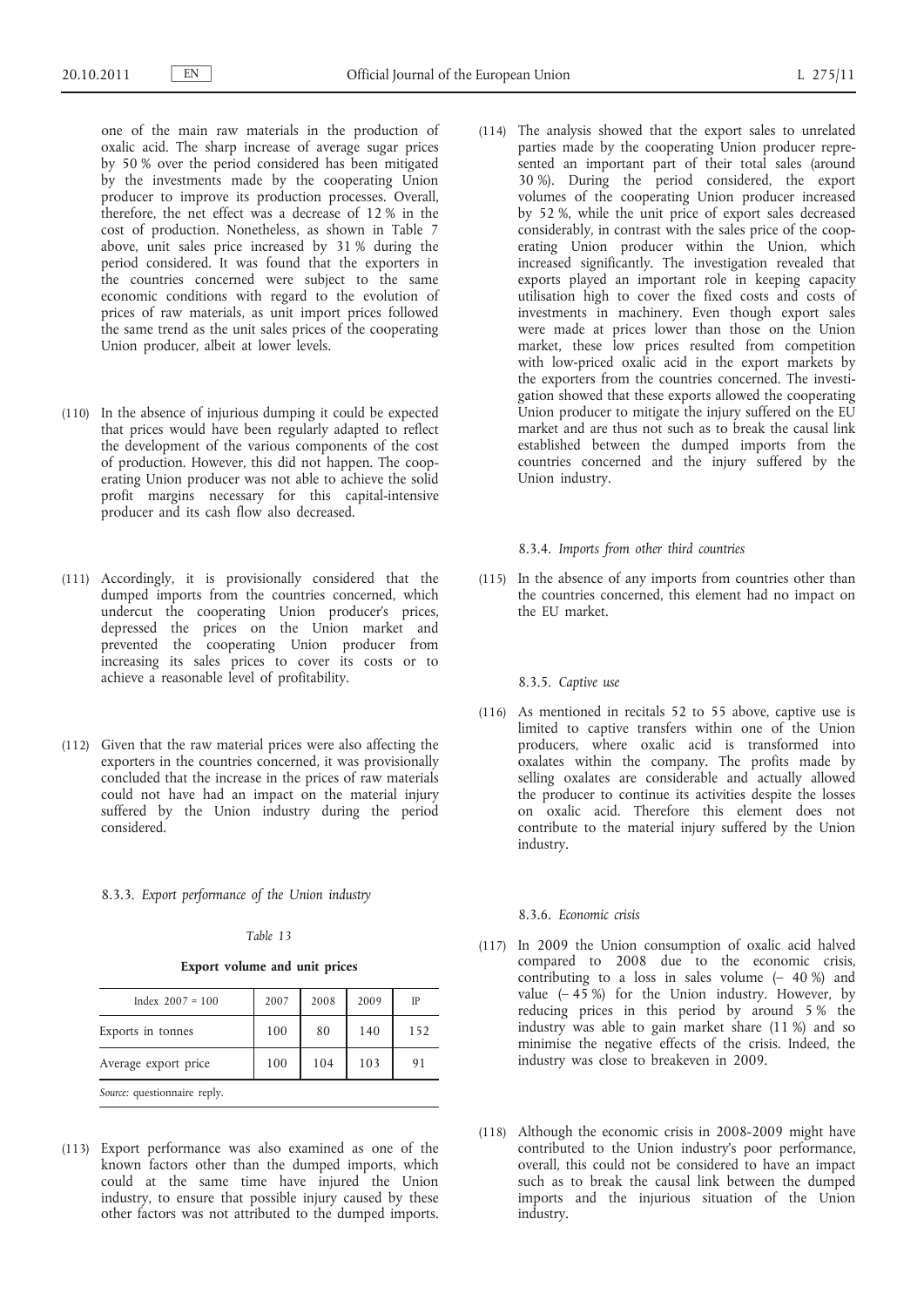### 8.4. **Conclusion on causation**

- (119) The above analysis demonstrated that there was an increase in the sales volume and market share of the countries concerned over the period considered. In addition, it was found that these imports were made at dumped prices which were significantly — almost  $22\%$  — below the prices charged by the Union industry on the Union market for the product concerned during the IP.
- (120) This increase in volume and market share of the lowpriced dumped imports from the countries concerned was achieved despite an overall decrease in demand on the Union market during the period considered. The growing market share of the imports coincided with the negative development in the market share of the Union industry during the same period. At the same time a negative development in the main indicators of the economic and financial situation of the Union industry were observed as shown above.
- (121) The fall in consumption on the Union market in 2009 affected negatively the performance of the Union industry. However, overall, this and the other factors could not be considered to have an impact such as to break the causal link between the dumped imports and the injurious situation of the Union industry.
- (122) Based on the above analysis, which has properly distinguished and separated the effects of all known factors on the situation of the Union industry from the injurious effects of the dumped imports, it is provisionally concluded that the dumped imports from the countries concerned have caused material injury to the Union industry within the meaning of Article 3(6) of the basic Regulation.

## 9. **UNION INTEREST**

## 9.1. **Preliminary remark**

(123) In accordance with Article 21 of the basic Regulation it was examined whether, despite the provisional conclusion on injurious dumping, compelling reasons existed for concluding that it was not in the Union interest to adopt provisional anti-dumping measures in this particular case. The analysis of the Union interest was based on an appreciation of all the various interests involved, including those of the Union industry, importers and users of the product concerned.

## 9.2. **Interest of the Union industry**

(124) The Union industry consists of two producers, with factories located in different Member States of the Union, employing directly 30-50 people in the production and sale of the like product.

- (125) One of the two Union producers did not object to the initiation of the investigation, but provided no further information and did not cooperate during the investigation.
- (126) The Union industry has suffered material injury caused by the dumped imports from the countries concerned. It is recalled that most relevant injury indicators showed a negative trend during the period considered. In particular, injury indicators relating to the financial performance of the Union industry, such as profitability, cash flow and return on investments, were seriously affected. In the absence of measures, it is considered that the recovery in the oxalic acid sector will not be sufficient to allow the recovery of the Union industry's financial situation and might deteriorate further.
- (127) It is expected that the imposition of measures will restore effective and fair trading conditions on the Union market, allowing the Union industry to align the prices of oxalic acid to reflect the cost of production. It can be expected that the imposition of measures would enable the Union industry to regain, at least part of the market share lost during the period considered, with a further positive impact on its economic situation and profitability.
- (128) It was therefore concluded that the imposition of provisional anti-dumping measures on imports of oxalic acid originating in the PRC and India would be in the interest of the Union industry.

### 9.3. **Interest of importers**

- (129) Questionnaire replies were received from eight unrelated importers. Three of these importers only imported small volumes of the product concerned and could transfer the price increase to their clients. Some of them indicated that they might consider removing the product from their product range if anti-dumping duties were imposed.
- (130) The fourth importer claimed that its clients could use the inward processing scheme for all their end-products using oxalic acid in the production process and reexported outside the EU. Accordingly, the impact of the imposition of anti-dumping measures on this importer would not be significant.
- (131) On the basis of the above, it is provisionally concluded that the imposition of measures should not, overall, have a significant impact on the importers. In general, profit margins on oxalic acid are considerably high for importers and they expect to be able to transfer the price increases to their customers.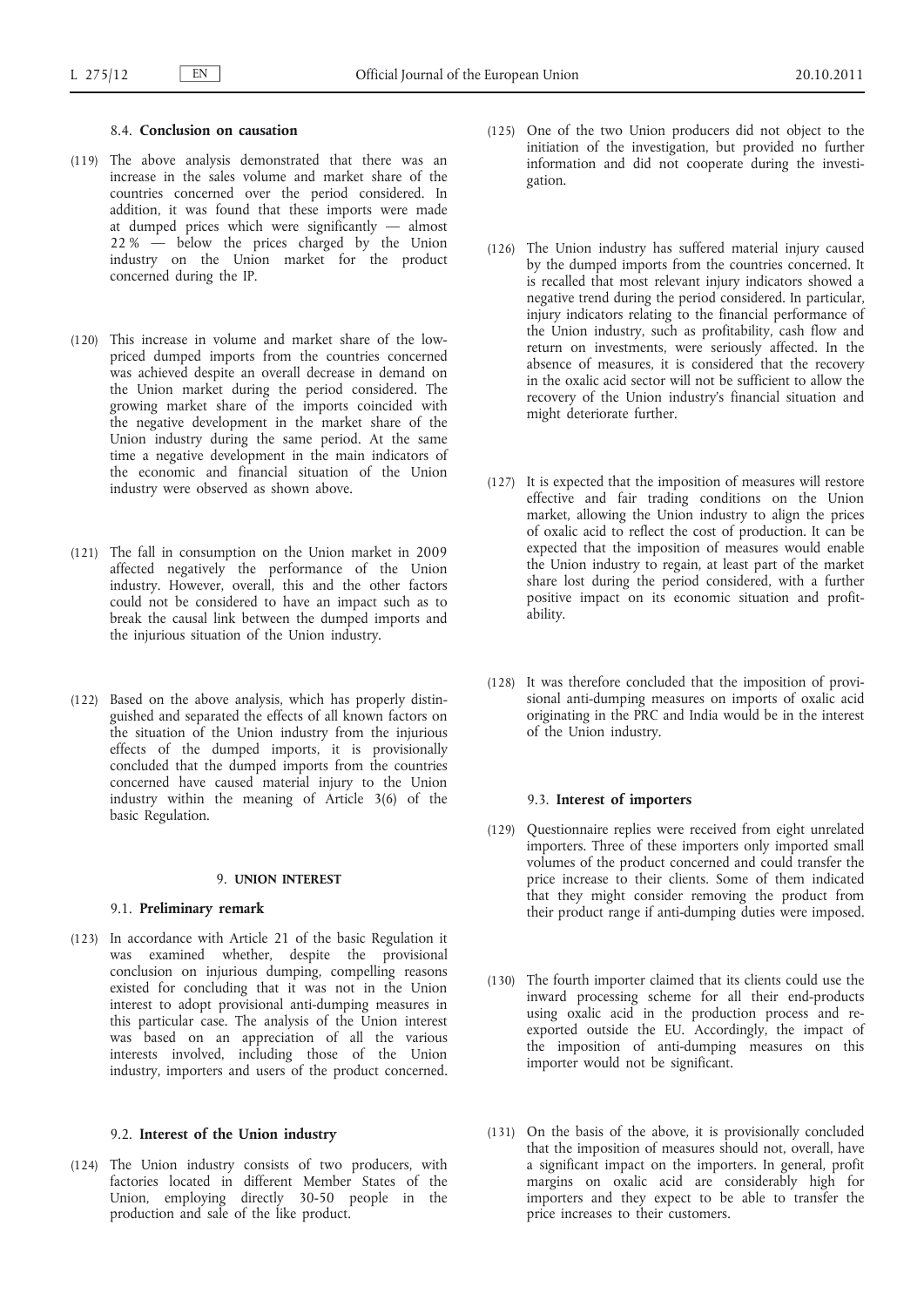### 9.4. **Interest of users**

- (132) The cooperating users accounted for 22 % of the Union consumption of oxalic acid during the IP. The investigation showed that the distinction between the uses of *unrefined* oxalic acid and *refined* oxalic acid is pertinent for the EU interest test with regard to users. The cooperating Union industry produces unrefined, whilst the other noncooperating EU producer produces refined, which is used mainly in the pharmaceutical, food and fine metal powder extraction sectors.
- (133) The users of unrefined oxalic acid claimed that the imposition of measures would lead to a price increase by the cooperating Union industry, which is the only EU supplier. On the other hand, users also mentioned that it would not be desirable to be completely dependent on foreign imports.
- (134) For users producing cleaning and bleaching products, oxalic acid represents only a small part of their inputs and they could probably transfer the price increase resulting from anti-dumping duties to their clients or change the formulas of their products where possible to use substitute products in place of oxalic acid.
- (135) For the users producing polishing products, oxalic acid represents a major share of their input costs and is not substitutable. It is unlikely that users would be able to fully transfer price increases to their clients due to competition from non-EU producers. However, they export 95 % of their products outside the EU and could reclaim duties in the framework of the inward processing system.
- (136) For users using oxalic acid for other applications such as recycling metals from scrap, oxalic acid represents an important portion of the total production costs of the end-product for which oxalic acid is used. The market of the end-product is very volatile. Oxalic acid is not replaceable in the production process. The main Union scrap recycler currently buys all of its oxalic acid from the Union producers. With the imposition of antidumping duties, the industry is in a position to choose to what extent it will increase prices, if at all, in order to benefit from the imposition of duties. Therefore, the impact of the imposition of measures on this user is unclear. However, given that this user is currently making low profits on its sales of the finished product, any price increase will have a negative impact if the company is not able to pass on the price increase.
- (137) 'Refined' oxalic acid is used, amongst others, for the production of powder of certain metals. Oxalic acid represents a considerable part of the total production costs. In this process oxalic acid is not replaceable.

Profits in this sector can, however, be significant. As annual contracts are commonplace in this sector, in the short term, passing on price increases will not be easy. However, bearing in mind that the lowest proposed duty rate is 14,6 % and that high profits are being achieved, it would be possible to absorb any price increase in the short term.

(138) One user claimed that the production of refined oxalic acid was not sufficient to meet demand. In this regard, it was found that the shortfall in the Union between production of the refined type and consumption was around 1 000-2 000 tonnes/year. Given that the bulk of the end-products for which *refined* oxalic acid is used during the production process is exported, users could, in any event, operate under the inward processing regime if they so wished.

### 9.5. **Conclusion on Union interest**

(139) In view of the above, it was provisionally concluded that, overall, based on the information available concerning the Union interest, there are no compelling reasons against the imposition of provisional measures on imports of acid oxalic originating in the PRC and India.

### 10. **PROVISIONAL ANTI-DUMPING MEASURES**

## 10.1. **Injury elimination level**

- (140) In view of the conclusions reached with regard to dumping, injury, causation and Union interest, provisional anti-dumping measures should be imposed in order to prevent further injury being caused to the Union industry by the dumped imports.
- (141) For the purpose of determining the level of these measures, account was taken of the dumping margins found and the amount of duty necessary to eliminate the injury sustained by the Union industry.
- (142) When calculating the amount of duty necessary to remove the effects of the injurious dumping, it was considered that any measures should allow the Union industry to cover its costs of production and to obtain a profit before tax that could be reasonably achieved by an industry of this type in the sector under normal conditions of competition, i.e. in the absence of dumped imports, on sales of the like product in the Union. It is considered that the profit that could be achieved in the absence of dumped imports is 8 % of turnover and that this profit margin could be regarded as an appropriate minimum which the Union industry could have expected to obtain in the absence of injurious dumping.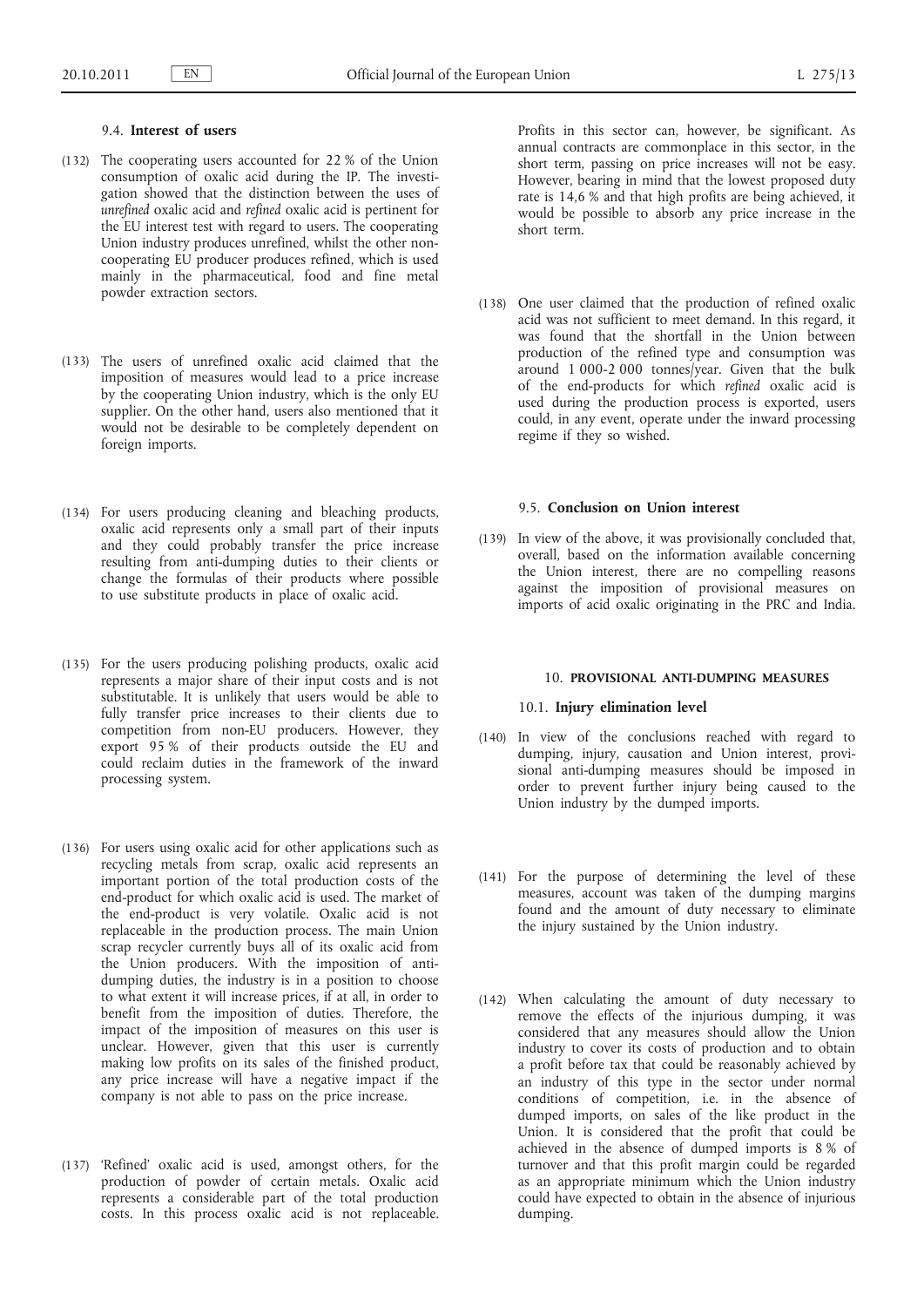- (143) On this basis, a non-injurious price was calculated for the Union industry for the like product. The non-injurious price was obtained by adding the above-mentioned profit margin of 8 % to the cost of production.
- (144) The necessary price increase was then determined on the basis of a comparison per product type of the weighted average import price of the cooperating exporting producers in the PRC and India, duly adjusted for importation costs and customs duties with the noninjurious price of the product types sold by the Union industry on the Union market during the IP. Any difference resulting from this comparison was then expressed as a percentage of the average cif import value of the types compared.

### 10.2. **Provisional measures**

- (145) In the light of the foregoing, it is considered that, in accordance with Article  $7(2)$  of the basic Regulation, provisional anti-dumping measures should be imposed in respect of imports originating in the PRC and India at the level of the lower of the dumping and the injury margins, in accordance with the lesser duty rule.
- (146) The individual company anti-dumping duty rates specified in this Regulation were established on the basis of the findings of the present investigation. Therefore, they reflect the situation found during that investigation with respect to these companies. These

duty rates (as opposed to the countrywide duty applicable to 'all other companies') are thus exclusively applicable to imports of products originating in the PRC and India and produced by the companies and thus by the specific legal entities mentioned. Imported products produced by any other company not specifically mentioned in the operative part of this Regulation, including entities related to those specifically mentioned, cannot benefit from these rates and shall be subject to the duty rate applicable to 'all other companies'.

- (147) Any claim requesting the application of these individual company anti-dumping duty rates (e.g. following a change in the name of the entity or following the setting up of new production or sales entities) should be addressed to the Commission (1) forthwith with all relevant information, in particular any modification in the company's activities linked to production, domestic and export sales associated with, for example, that name change or that change in the production and sales entities. If appropriate, the Regulation will be amended accordingly by updating the list of companies benefiting from individual duty rates.
- (148) In order to ensure a proper enforcement of the antidumping duty, the residual duty level should not only apply to the non-cooperating exporting producers but also to those producers which did not have any exports to the Union during the IP.

|       |  |  | The dumping and injury margins established are as follows: |  |  |
|-------|--|--|------------------------------------------------------------|--|--|
| (149) |  |  |                                                            |  |  |
|       |  |  |                                                            |  |  |
|       |  |  |                                                            |  |  |

| Country    | Company                                                                                               | Dumping margin<br>$(\%)$ | Injury margin<br>$(\%)$ |
|------------|-------------------------------------------------------------------------------------------------------|--------------------------|-------------------------|
| India      | Punjab Chemicals and Crop Protection Limited (PCCPL)                                                  | 22,8                     | 40,8                    |
|            | All other companies                                                                                   | 43,6                     | 50,7                    |
| <b>PRC</b> | Shandong Fengyuan Chemicals Stock Co., Ltd and<br>Shandong Fengyuan Uranus Advanced Material Co., Ltd | 37.7                     | 54,5                    |
|            | Yuanping Changyuan Chemicals Co., Ltd                                                                 | 14,6                     | 22,1                    |
|            | All other companies                                                                                   | 52,2                     | 66,3                    |

## 11. **FINAL PROVISIONS**

(150) Any exporting producer of oxalic acid in the PRC which has not yet made itself known, since it considered that it met neither the MET nor the IT criteria, but which considers that a separate duty rate should be established, is invited to make itself known to the European Commission within 10 days from the day following the publication of this Regulation in the *Official Journal of the European Union* (2).

<sup>(</sup> 1) European Commission, Directorate-General for Trade, Directorate H, 1049 Brussels, Belgium.

<sup>(</sup> 2) In such situations, the Commission will gather information in the light of the considerations expressed by the Appellate Body of the World Trade Organisation in its report in DS 397 (EC-Fasteners), in particular points 371- 384 thereof (see [www.wto.org](http://www.wto.org)). However, the fact that the Commission gathers this information does not prejudice whether and which consequences the European Union will attach to that ruling in this investigation.